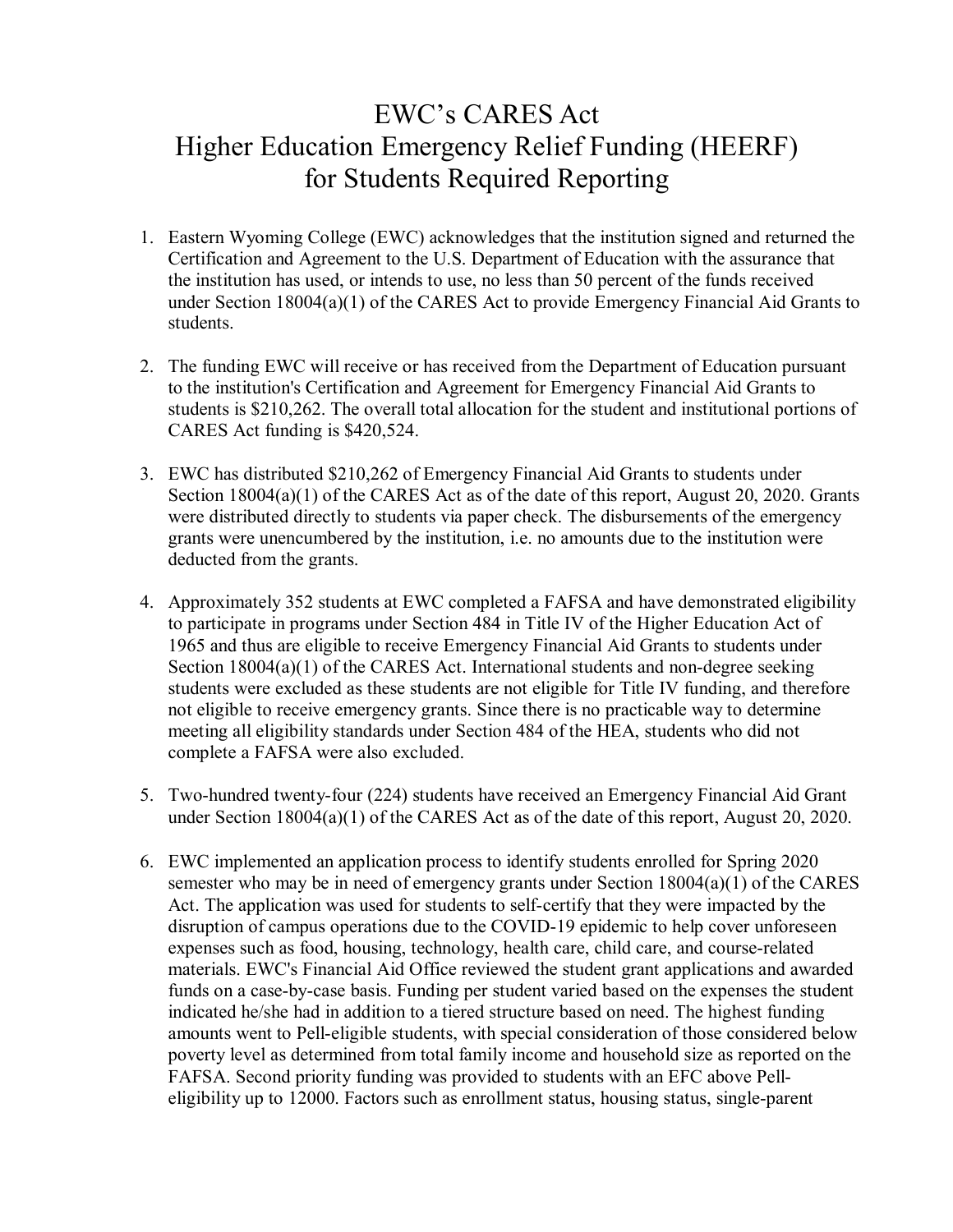status, and other extenuating factors were also considered. EWC established a minimum award level of \$250 and a maximum initial grant amount of \$1,500 per student in an effort to distribute the grant funds as widely as possible to our students in need of emergency funds; grants in excess of the maximum require supporting documentation and are allowed only as funds are available. EWC's average grant amount per student as of the date of this report is approximately \$938.67.

EWC determined it needed a second approach to distributing funds based on low application submittal and student reports of not receiving emails about the availability of CARES funds and/or being unaware of other marketing campaigns. Some students were also confused about how to apply or criteria for receiving the award. The Financial Aid Office initiated Phase Two of HEERF fund delivery by re-evaluating all Pell eligible students enrolled Spring 2020 who were impacted by campus closures; a third phase of block grants was completed for other TIV-aid eligible students with remaining funds, saving approximately 10% of the total allocation for additional applications and students with remaining need.

Grants were awarded to eligible students following the U.S. Department of Education's guidance: [https://www2.ed.gov/about/offices/list/ope/heerfstudentfaqs.pdf.](https://www2.ed.gov/about/offices/list/ope/heerfstudentfaqs.pdf) Only students who are or could be eligible to participate in programs under Section 484 in Title IV of the Higher Education Act of 1965, as amended (HEA), may receive emergency financial aid grants. The criteria to participate in programs under Section 484 of the HEA include but are not limited to the following: U.S. citizenship or eligible noncitizen; a valid Social Security number; registration with Selective Service (if the student is male); and a high school diploma, GED, or completion of high school in an approved homeschool setting.

7. Information, directions, and guidance provided by EWC to students concerning the Emergency Financial Aid Grants can be found on EWC's Emergency CARES Grant web page which includes the link to the electronic application: [https://ewc.wy.edu/future](https://ewc.wy.edu/future-students/financial-aid/cares-act-higher-education-emergency-relief-fund/)[students/financial-aid/cares-act-higher-education-emergency-relief-fund/.](https://ewc.wy.edu/future-students/financial-aid/cares-act-higher-education-emergency-relief-fund/) A link to this grant page is also listed on our general COVID-19 Information page: <https://ewc.wy.edu/alerts/>

The information provided includes eligibility criteria and guidance that the grants must be used to cover expenses related to the disruption of campus operations due to the coronavirus that have impacted a student's educational experience, and includes a list of allowable expenses.

Students were notified and provided information about the CARES Act Emergency Funds via their student email, notifications via Canvas, PSAs, through advisors, and online. The instructions given to students are online via EWC's main CARES Act Emergency Funding page and the application itself. Pell eligible students who had not applied within two weeks of the application's availability were also called by financial aid staff to inform them of the availability of the funds, eligibility requirements, and the process to apply. Students in Phase Two and Three of fund distribution were sent an explanatory sheet with the check, indicating that acceptance of the funds served as an acknowledgment that the student was impacted by campus closures due to COVID-19 and as a secondary self-certification of eligibility.